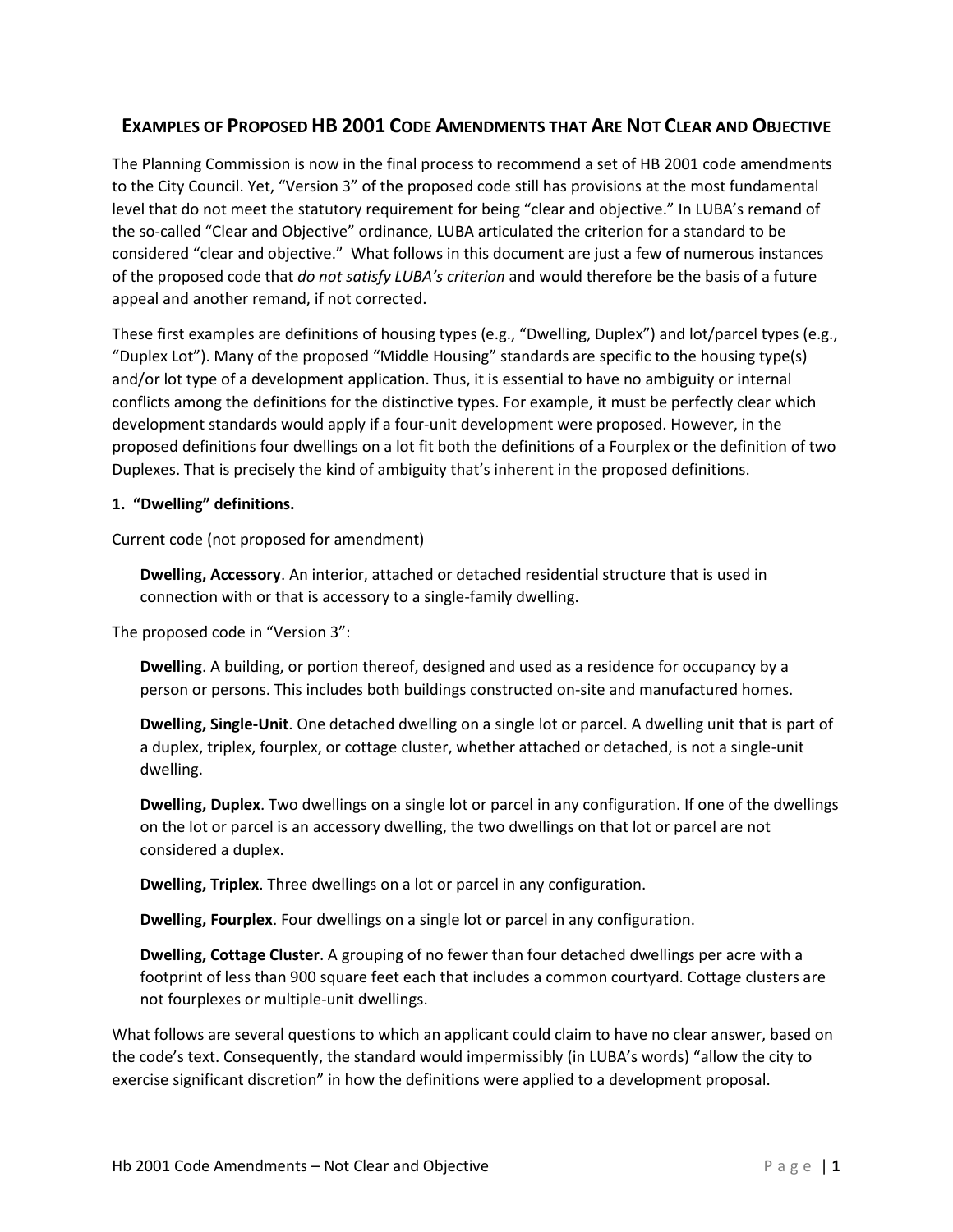a. Does the definition of "Dwelling, Single-Unit" mean "*Exactly* one detached dwelling …" (*i.e*., one-and-only-one) or "*A* detached dwelling …" (which could be one of several detached dwellings on the lot)?

If a developer proposed to put two detached dwellings on a single, adequately sized R-1 (PUD), R-2, R-3, or R-4 lot and *not* treat either one as an ADU and not treat the two together as a Duplex:

- i. Would that be permissible?
- ii. What would be the dwelling type for each of these dwellings?

**Discussion:** If the meaning is "*exactly one* detached dwelling," then there is no definition that fits the second detached dwelling. Accordingly, with the proposed definition, the only sensible meaning would be "*a* detached dwelling." However, the code lacks any *requirement* for a development application to disambiguate whether an application is for two single-unit dwellings, or a duplex, or a single-unit dwelling and an accessory dwelling.

iii. Further, how would the definition of a single-unit dwelling (and other proposed definitions) apply to *existing* development? Could two detached dwellings on a single PUD lot – which would have previously been approved as two "Single-Family" dwellings, subsequently be treated as a Duplex?

As far as the proposed code requires, the City could treat both existing and proposed new development of two detached dwellings as any one of the three alternatives, enumerated above.

- b. Would every situation (existing or proposed) that has a particular, multiple number of dwellings on a single lot or parcel (with the exception specified for a Duplex Dwelling) *always* be treated as a "plex"?
	- i. For example, if there are three detached dwellings on a lot as of the present, would they be considered, in all cases, a Triplex? That is what the plain language of the definition states.

It's essential to understand that, legally, when something fits a definition, that thing *is* what is defined. As in the example of the "Dwelling, Duplex," the definition (or some other code provision) must explicitly *exclude* housing types (e.g. an Accessory dwelling) that are not intended to be what is being defined. Neither the definition of "Dwelling, Triplex" nor the definition of "Dwelling, Fourplex" has any such exclusion.

With the ambiguities in the "plex" definitions, does the property owner have to file something that denotes a set of three dwellings as a Triplex? If this weren't required, and all cases were automatically considered a Triplex, thee assumed Triplex would be subject to the applicable "Middle Housing" standards. One unintended result would be that numerous existing three-dwelling developments would become "Legal Nonconforming Structures." EC 9.1230. On the other hand, if the owner must file a declaration of housing type, do the existing dwellings have to conform to the applicable "Middle Housing" standards to be considered a Triplex?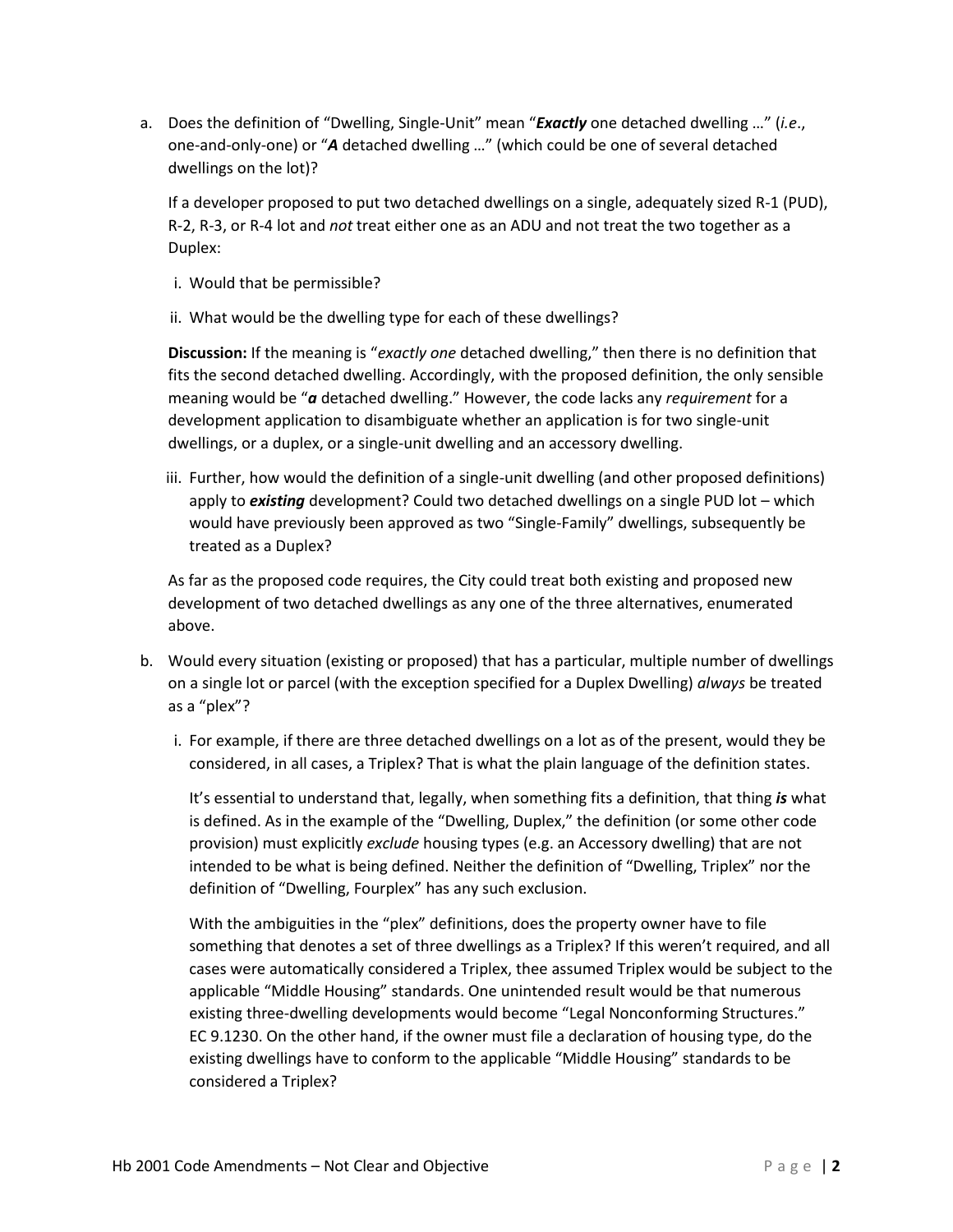- c. Accessory Dwellings are excluded from the definition of Duplex, but not excluded from the definitions of Single-Unit, Triplex, Fourplex, or Cottage Cluster. Can a new development of three detached dwellings treat one of them as an ADU for standards purposes and then treat the entirety as a Triplex, thus allowing subdivision?
- d. If there are four detached dwellings on a lot, under the code definitions, that development configuration would meet the definitions of *both* "Dwelling, Fourplex" and two "Dwelling, Duplex[es]." There are different code standards for Duplexes and Fourplexes; how would these be resolved?
- e. Three detached, 900 s.f. footprint dwellings on a 3,500 s.f. lot would satisfy the criteria for "no fewer than four detached dwellings per acre." Thus, they constitute both a Triplex and a "Cottage Cluster," for which there are different standards. How would this ambiguity be resolved?

There are many more ambiguities in these definitions. A developer could exploit these ambiguities in an application; and, if the City tried to impose what the staff *thinks* "was intended," the applicant could then fall back on the definitions (and which standards apply) being ambiguous, therefore not "clear and objective." That would force the City to *not apply* the standards. (Note: However, before that failure would ever happen, an ordinance that included this code would be appealed and remanded.)

There are two fundamental problems that underly these utterly unusable "dwelling" definitions:

a. Most fundamentally, the attempt to bastardize the definitions of Duplex, Triplex, and Fourplex as "any configuration," including all the dwellings being detached. That is absurd on its face. Here are the Webster's Unabridged Dictionary definitions:

*Merriam-Webster's Unabridged Dictionary*, Merriam-Webster, https://unabridged.merriamwebster.com/unabridged/----plex. Accessed 8 Jan. 2022.

**duplex** *noun* : something duplex: such as: a: duplex apartment; b: two-family house

**duplex apartment** *noun* : a suite in an apartment house that includes rooms on two floors

**duplex house** *noun* : two-family house

**two–family house** *noun* : a house divided either vertically and designed for two families living side by side but separated by a party wall or horizontally and designed for two families occupying separate apartments one above the other

**triplex** *noun* : something (as a building or apartment) that is triplex

**triplex** *adjective* : 3a: containing three apartments or dwelling units <triplex buildings>

**fourplex** *noun* : a **building** that contains four separate apartments

The proposal to treat duplexes, triplexes, and fourplexes as detached dwellings is an Orwellian abuse of the language and common usage. It is all the more egregious within so-called "Middle Housing" standards because multiple detached dwellings are only found in the "Cottage Cluster" or "Cottage Court" housing type in the "Middle Housing" typology. Plexes are *always* described as a single building.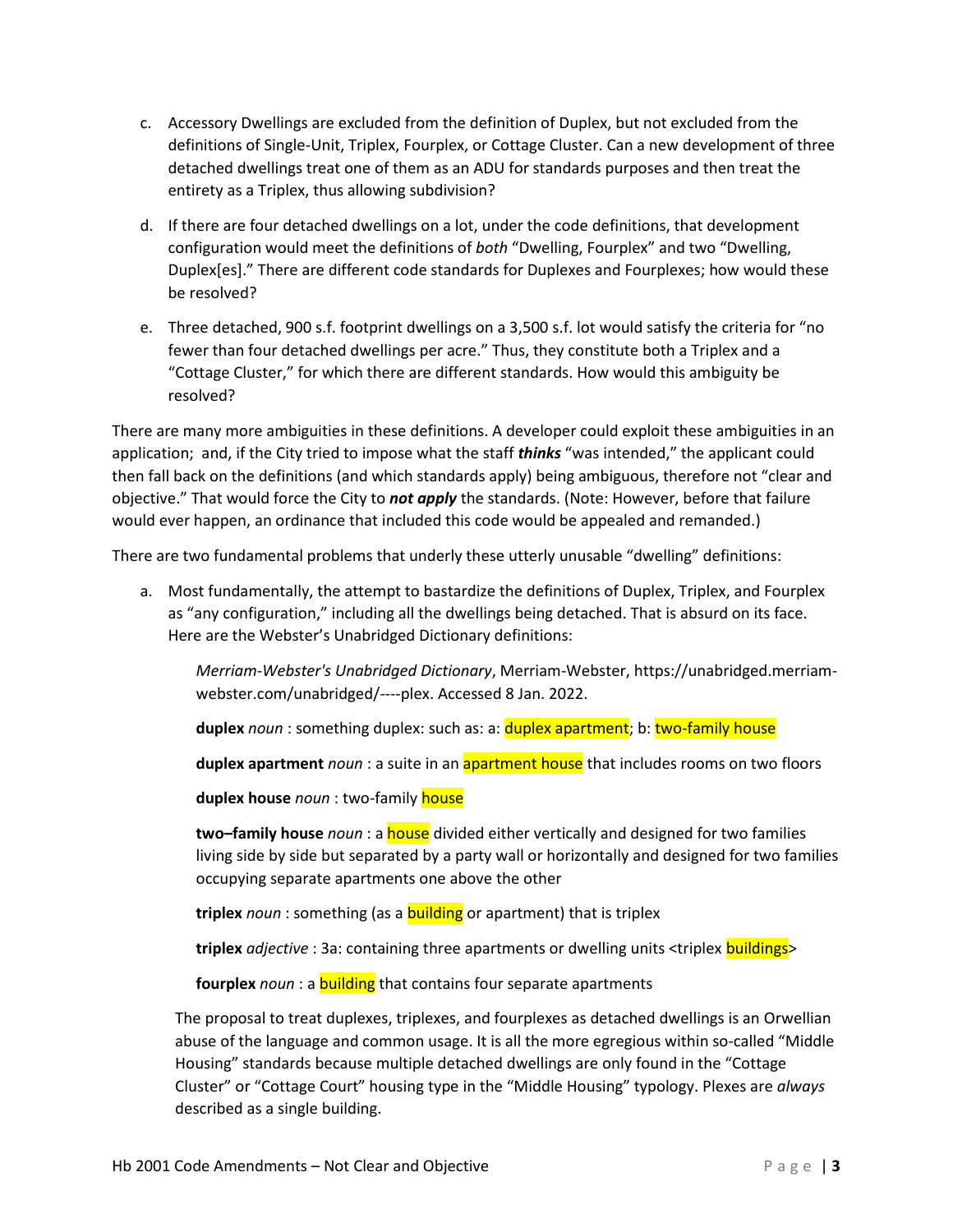"**The Types** – … The majority of Missing Middle Housing types have 4-8 units in a building, or 4-8 units on a lot in the case of a cottage court." <https://missingmiddlehousing.com/types>

The Bible of "Missing Middle Housing" is the book by the same name, written by Daniel Parolek, the architect who coined the term and set out the foundational concepts. A central theme of the book and the whole "middle" housing concept is that *attached* dwellings in residential buildings with forms that are compatible with single-family, detached housing provide multiple benefits over *detached* dwellings. Small cottages, organized around a courtyard, are the *only* form of detached dwellings considered to be "middle housing." Here is the definitive excerpt from Parolek's book:

"Missing Middle Housing units comprise townhomes in structures of fewer than twenty units, plexes, including duplexes, threeplexes, and fourplexes, and all other units in structures of fewer than twenty units, called 'small attached.'" Pages 56-57

In "Chapter 5: Missing Middle Housing Types," Parolek provides the following definitions (*verbatim*):

- **Duplex Side-By-Side**. This type has two units next to each other with one shared wall.
- **Duplex Stacked.** This type has two units stacked, with one on the ground floor and the other on top of it.
- **Triplex Stacked.** This type has a small-to-medium-sized structure that consists of three units stacked on top of each other on consecutive floors.
- **Fourplex Stacked.** This type has a small-to-medium-sized structure that consists of two units on the ground floor and two units stacked directly above them.
- b. As would be clear to any person even moderately informed about "Middle Housing," "Duplex," "Triplex," "Fourplex," and "Cottage Clusters" are *housing types*, not *dwelling types*. "Detached Dwelling," "Cottage," "Townhouse" – these are dwelling types.

The problem with the staff's definitions would have been obvious to any competent code writer – How can you have "*a* dwelling" (i.e., Duplex) that comprises "*two* dwellings"? By mistakenly defining *housing* types that comprise multiple dwellings as *dwelling* types, staff as made the proposed code's flawed approach even more unclear because of the internally inconsistent meaning of "dwelling," – *i.e.*, in some contexts, a "dwelling' is one unit; but in other contexts, a "dwelling" is multiple units.

There is a simple, obvious, and sensible solution: Following the guidance of Daniel Parolek and other "Middle Housing" experts, define plexes as *attached housing types*, *e.g*.:

**Duplex**. This housing type has exactly two dwellings, neither of which is an Accessory Dwelling, in one building on a single lot or parcel. The two dwellings may either be next to each other with a shared wall, or with one dwelling on the ground floor and the other dwelling on top of it.

**Triplex**. This housing type has exactly three dwellings, none of which is an Accessory Dwelling, in one building on a single lot or parcel.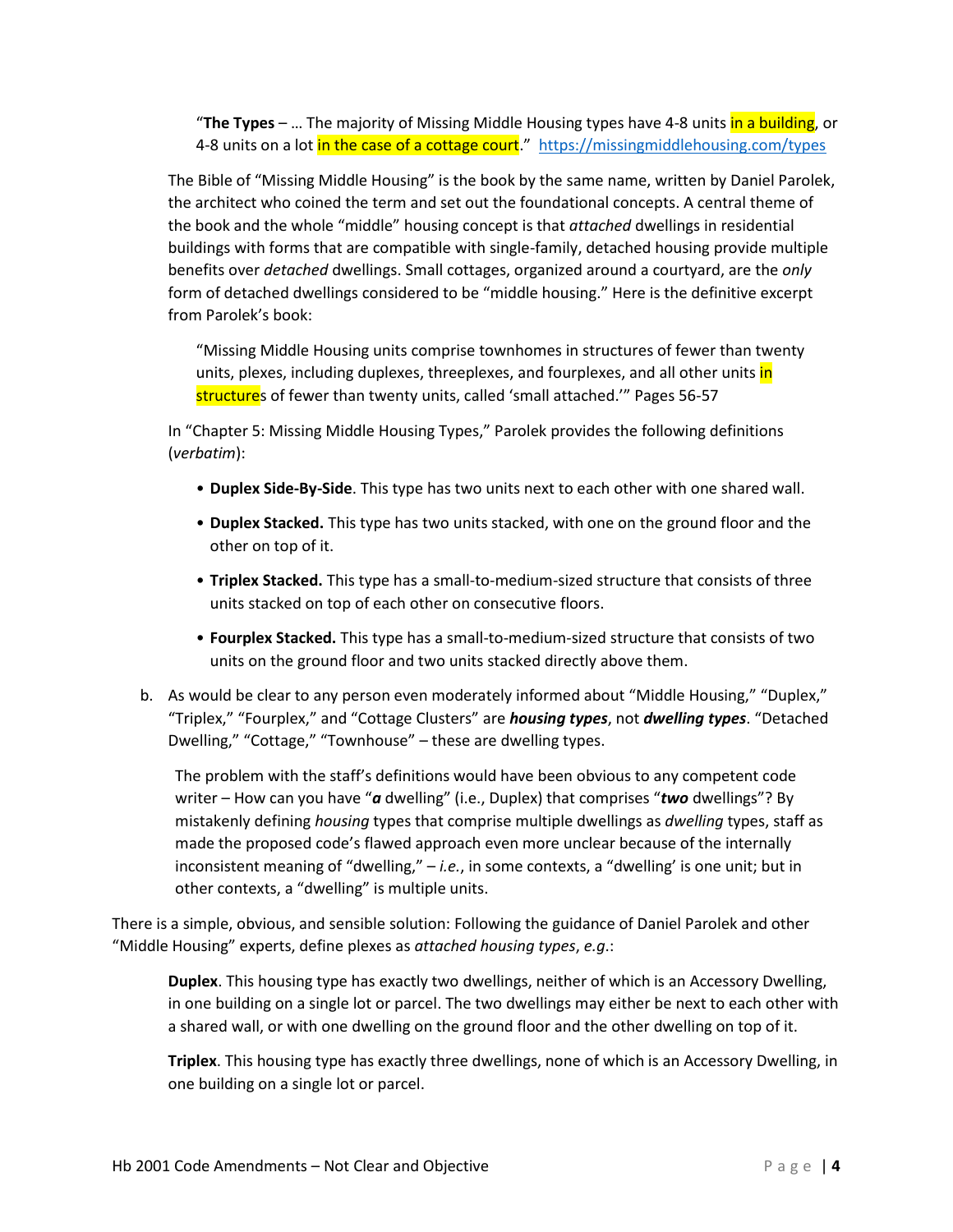**Fourplex**. This housing type has exactly four dwellings, none of which is an Accessory Dwelling, in one building on a single lot or parcel.

It would be preferable (and legal), although not essential to fixing the definitions, to conform the Triplex and Fourplex definitions to the actual "middle housing" concepts and define them as "stacked." That would allow other configurations of three and four dwellings on a lot to remain treated a "Multiple-Unit" housing and have Multiple-Unit standards remain in effect for such developments, instead of deleted as proposed in the proposed code. (The proposed code changes the definition of "Multiple-Unit" housing to FIVE dwellings, instead of the more sensible THREE dwellings in the current code.)

# **2. Lot definitions.**

The proposed code in "Version 3":

**Lot, Duplex**. A lot or parcel that meets the minimum lot area required for the development of a duplex.

**Lot, Triplex.** A lot or parcel that meets the minimum lot area required for the development of a triplex.

**Lot, Fourplex.** A lot or parcel that meets the minimum lot area required for the development a fourplex.

# **Lot, Cottage Cluster.**

Here again, the ambiguity should be obvious.

- a. **Duplex lot**: By statute, there is *no* "minimum lot area required for the development of a duplex" because any existing lot that would allow a "detached, single-family dwelling" must allow a duplex. Consequently, a "Duplex Lot" is any lot, any size, that allows a Single-Unit dwelling.
- b. Any lot that meets "the minimum lot area required for the development a fourplex" is, by definition, all of these: Duplex Lot, Triplex Lot, Fourplex Lot, and Cottage Cluster Lot.

The consequences are not academic. The lot standards for Duplex Lot and Triplex Lot are different. The minimum lot frontage and minimum lot width is 20 feet for duplex lots (both interior and corner lots). The minimum lot frontage and minimum lot width is 35 feet for triplex lots (both interior and corner lots). Thus, if (as above) almost any lot can be considered a "Duplex Lot" – whether or not it can also be considered a "Triplex Lot," and could simply meet the lesser of the two standards.

The problem here is that the proposed code appears to be attempting to address lot standards for creation of new lots (or parcels) by partition or subdivision. But the use of ambiguous definitions unnecessarily creates a problem.

The solution is again simple, obvious, and sensible – in addition to minimum lot area, include other lot standards *for the development of* all "Middle Housing" types, specifically, Lot Frontage Minimum and Lot Width Minimum. Thus, when a property owner wants to develop a lot or parcel, either existing or new, they know what minimums are required. If they're intending to create new lots, they will choose to propose lot configurations that will enable the housing type they intend to develop.

### **3. Number of plexes allowed per lot.**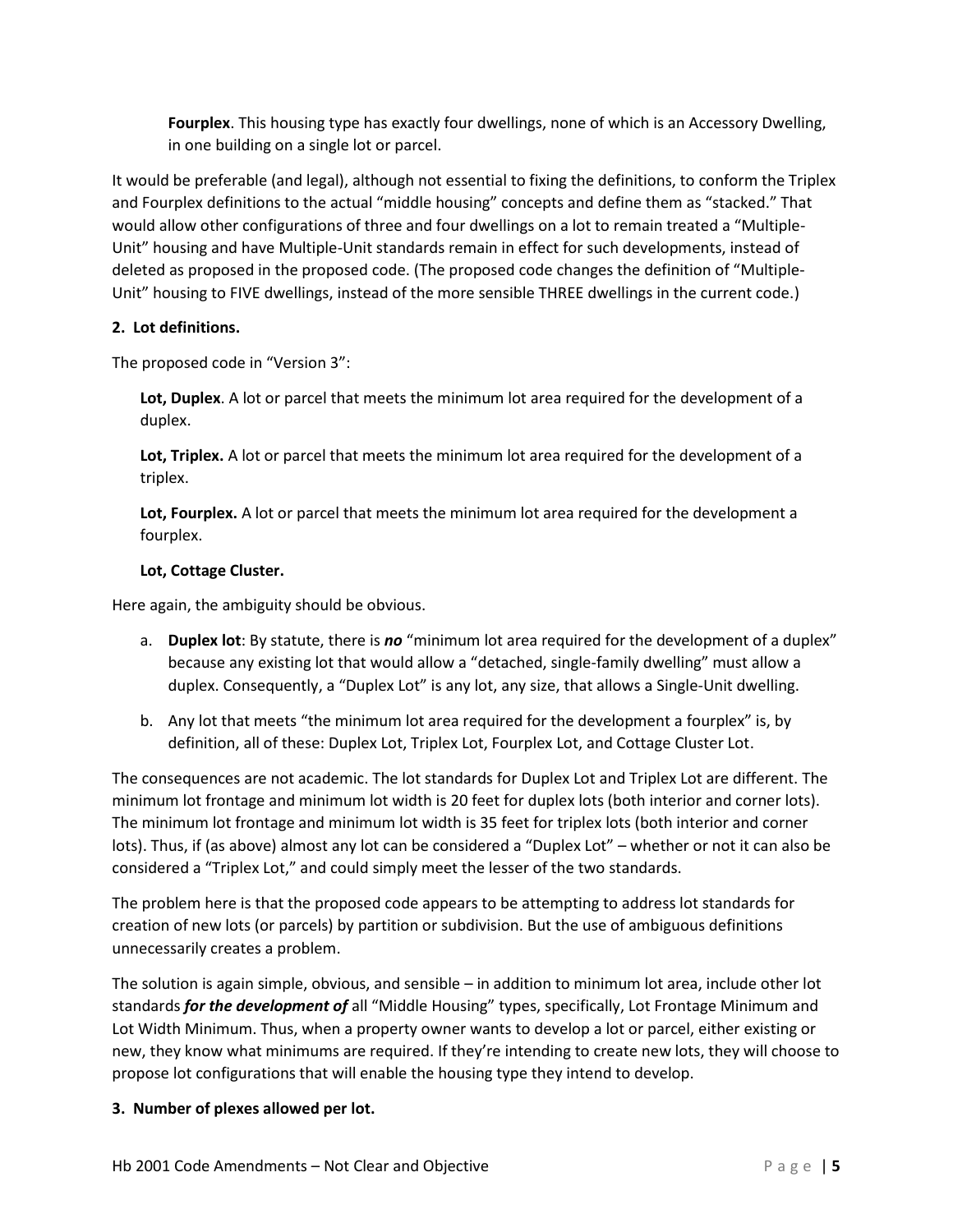The proposed code in "Version 3":

- Waives density maximums for plexes. "The maximum residential density requirements in Table 9.2750 do not apply to duplexes, triplexes, fourplexes, or cottage clusters."
- Has no limit on how many plexes can be on a lot, parcel, or development site.
- Consequently, allows density that is *unlimited*, except for physical constraints based on minimal footprint and lot size.

As shown under (1) above, the definitions of plexes state:

"Two/Three/Four dwellings on a single lot or parcel in any configuration."

By definition, a lot with eight dwellings constitutes two fourplexes (or four duplexes).

The *only* minimum lot area standard for fourplexes is the following standard:

"A fourplex shall be permitted on any lot or parcel with a lot area that is at least 4,500 square feet."

Note that the City could plausibly interpret "*a* fourplex" as "*exactly one* fourplex"? But "*a* fourplex" could also be plausibly interpreted as follows: "A proposed fourplex is permitted …" and that would plausibly mean whether a "proposed fourplex" is the "first" or "second" (etc.) proposed fourplex, it would be permitted. 1

The allowable Maximum Lot Coverage standard for a fourplex is 75%, which would allow 3,375 s.f. for development

Thus, two buildings, each with four dwellings, could have footprints of at least 1,500 s.f. (allowing for interior setbacks, sidewalks, etc.) or 30' x 50', which would easily accommodate a two-over-two, stacked housing type for each fourplex.

Obviously, it would also be feasible to place three smaller fourplexes on a 4,500 s.f. lot.

*Councilors! Before you roll your eyes and dismiss this as "ridiculous," read the proposed code. At best, it is "ambiguous'; at worst, it is clear and objective and allows virtually an unlimited number of plexes on any lot that meets the minimum lot area.*

For the third time, the solution is again simple, obvious, and sensible – limit – *by right* – each lot or parcel to no more than one "Middle Housing" "plex" type (as a single building). As is currently allowed, a PUD could still have any mix and number of housing type(s). Rowhouses are, by definition, one dwelling per lot; and Cottage Clusters have their own constraints. Plexes are the problem.

With that standard, under the current proposal, a 4,500 s.f. lot could have only one Duplex *or* one Triplex *or* one Fourplex. A larger lot could, of course, potentially be divided. For example, under the

 $1$  If you find it hard to believe this possibility, go read the ADU appeal by the Homebuilders and the LUBA decision regarding the statutory phrase "reasonable local regulations related to siting …" Bill Kloos argued an interpretation that was based on the demonstrably *wrong* dictionary definition (i.e., "site" the noun, rather than "siting" the verb-based participle), and the City Attorney didn't catch it, so a completely invalid interpretation of "related to siting" is no enshrined across the state. (I'm happy to provide the details from *Merriam-Webster's* if you want the clear evidence.